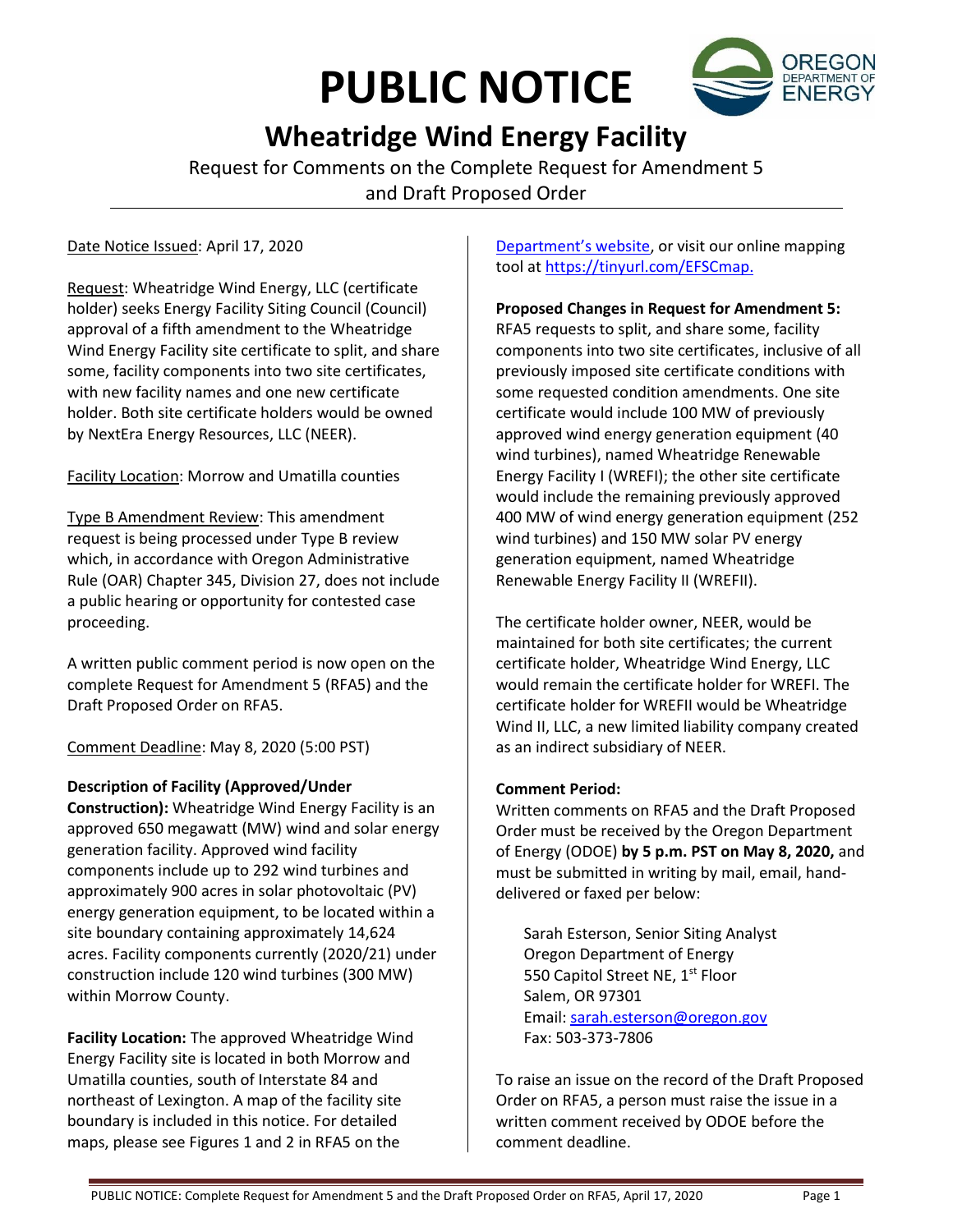The Energy Facility Siting Council (EFSC) will not accept or consider public comments on the RFA5 or on the Draft Proposed Order after the written comment deadline that closes the record on the Draft Proposed Order.

Please note: All comments submitted to ODOE may be disclosed to the public, subject to Oregon Public Records Laws (ORS Chapter 192). Public comments may be available on the ODOE webpage for the Wheatridge Wind Energy Facility as an attachment to the Proposed Order.

Comment submission does not register your contact information to receive future notices. If you would like to receive notices for this facility or any other EFSC facility, and have not already done so, please follow the information in this notice to subscribe to the ClickDimensions email notification list.

#### **EFSC Review Process:**

The amendment request is being processed as a "Type B" amendment, per OAR 345-027-0368 and - 0372. After ODOE has considered all comments received before the comment deadline for the Draft Proposed Order, as described in this notice, ODOE will issue a Proposed Order. The Proposed Order shall recommend approval, modification, or denial of the fifth amended site certificate. ODOE will issue, concurrently, a notice of the Proposed Order and the Proposed Order.

EFSC, may adopt, modify or reject the proposed order based on the considerations described in OAR 345-027-0375. In a written final order, EFSC shall either grant or deny issuance of an amended site certificate.

For more information relating to EFSC standards, please visit: [http://www.oregon.gov/energy/facilities-](http://www.oregon.gov/energy/facilities-safety/facilities/Pages/Siting-Standards.aspx)

[safety/facilities/Pages/Siting-Standards.aspx](http://www.oregon.gov/energy/facilities-safety/facilities/Pages/Siting-Standards.aspx)

## **Receipt of this Notice:**

Please note that you may be receiving this notice for multiple reasons:

- 1. You own property within or adjacent to (within 500 feet) the property on which the facility is located. You will automatically receive all future notices on this facility.
- 2. You have requested to receive paper notices on the Wheatridge Wind Energy Facility. If you wish to be removed from this mailing lists, please contact Sarah Esterson.
- 3. You have previously signed up via GovDelivery/ClickDimensions or by contacting ODOE to receive notices related to Wheatridge Wind Energy Facility or all EFSC project-related notices. You will automatically receive all future notices per your request, unless you unsubscribe via ClickDimensions or by contacting ODOE.

## **More Information:**

Please contact Sarah Esterson, Senior Siting Analyst, at the phone, email address or mailing address listed in this notice.

Sarah Esterson, Senior Siting Analyst Oregon Department of Energy 550 Capitol Street NE, 1<sup>st</sup> Floor Salem, OR 97301 Email[: sarah.esterson@oregon.gov](mailto:sarah.esterson@oregon.gov) Phone: 503-373-7945

More information about the facility and updates on the review process is available using any of the following options.

## **1) Oregon Department of Energy's webpage:**

More details on Wheatridge Wind Energy Facility including the certificate holder's RFA5 are available online at:

[https://www.oregon.gov/energy/facilities](https://www.oregon.gov/energy/facilities-safety/facilities/Pages/WRW.aspx)[safety/facilities/Pages/WRWaspx](https://www.oregon.gov/energy/facilities-safety/facilities/Pages/WRW.aspx)

Additional resources to help you participate in the state siting process can be found at: [http://www.oregon.gov/energy/facilities](http://www.oregon.gov/energy/facilities-safety/facilities/pages/default.aspx)[safety/facilities/pages/default.aspx](http://www.oregon.gov/energy/facilities-safety/facilities/pages/default.aspx)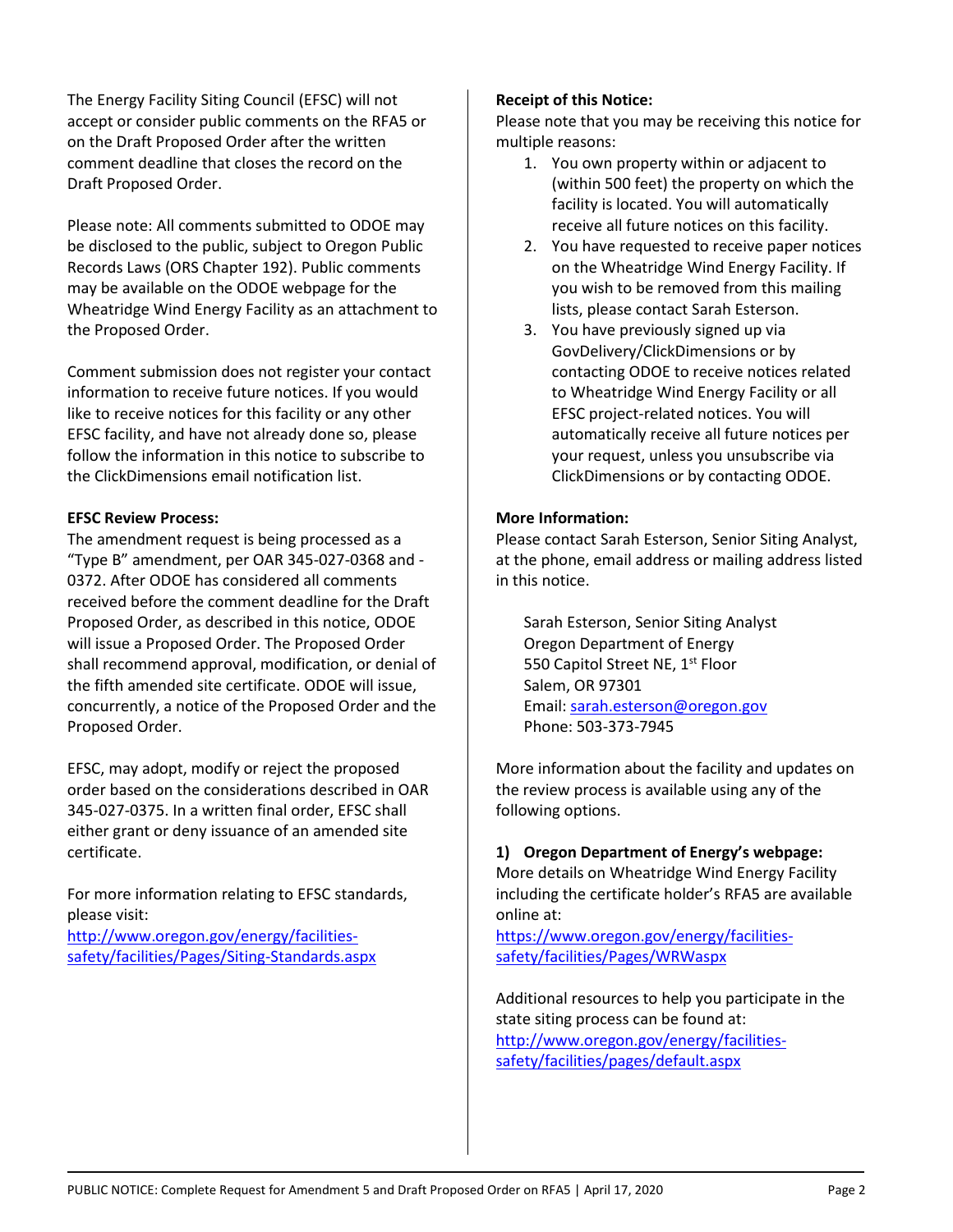#### **2) Updates by email/mail:**

Subscribe to ClickDimensions, a self-managed, automated email system that sends notices and updates on Wheatridge Wind Energy Facility as well as any or all other energy facilities and events under EFSC jurisdiction. For more information, please visit: [https://tinyurl.com/ODOE-EFSC.](https://tinyurl.com/ODOE-EFSC)

To receive notices by U.S. Mail, please contact Sarah Esterson.

#### **3) In hardcopy:**

Hard copies of Request for Amendment 5 and the Draft Proposed Order on RFA5 are available for public inspection at:

> Oregon Department of Energy 550 Capitol Street NE Salem, OR 97301

#### **Accessibility information:**

The Oregon Department of Energy is committed to accommodating people with disabilities. If you require any special physical or language accommodations, or need information in an alternate format, please contact Michiko Mata at 503-378-3895, toll-free in Oregon at 800-221-8035, or email to [michiko.mata@oregon.gov.](mailto:michiko.mata@oregon.gov)